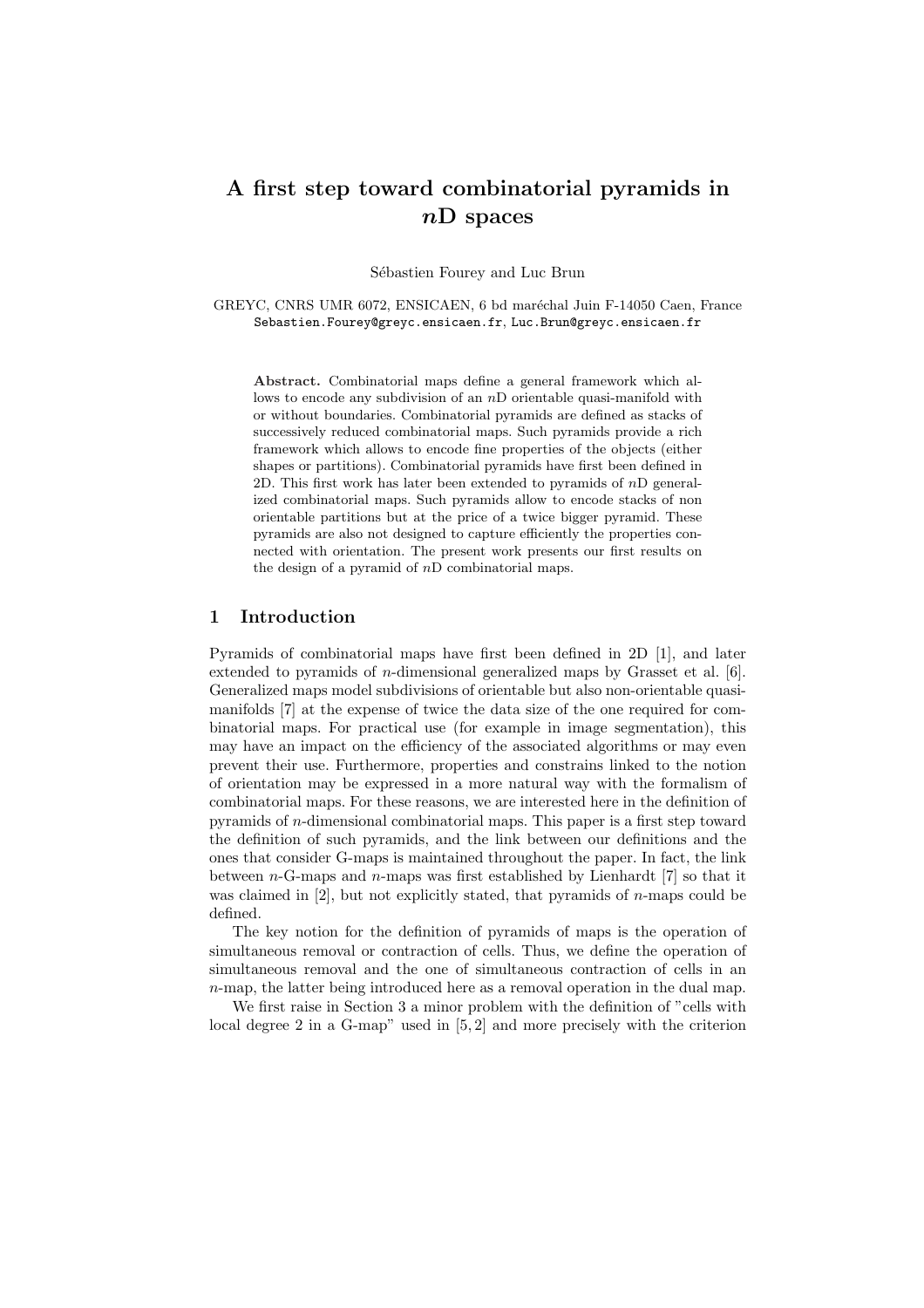for determining if a cell is a valid candidate for removal. We provide a formal definition of the local degree, which is consistent with the results established in previous papers [2, 6], using the notion of a regular cell that we introduce.

An essential result of this paper, presented in Section 4, is that the removal operation we introduce here is well defined since it indeed transforms a map into another map. Instead of checking that the resulting map satisfies from its very definition the properties of a map, we use an indirect proof by using the removal operation in G-maps defined by Damiand in [2, 3]. If needed, this way again illustrates the link between the two structures.

Eventually, in Section 5 we will state a definition of simultaneous contraction of cells in a G-map in terms of removals in the dual map, definition which we prove to be equivalent to the one given by Damiand and Lienhardt in [2]. We finally define in the same way the simultaneous contraction operation in maps.

Note that the proofs of the results stated in this paper may be found in [4].

### 2 Maps and generalized maps in dimension  $n$

An  $n-\text{G-map}$  is defined by a set of basic abstract elements called *darts* connected by  $(n + 1)$  involutions. More formally:

**Definition 1** (*n*-G-map [7]) Let  $n > 0$ , an *n*-G-map is defined as an  $(n+2)$ tuple  $G = (\mathcal{D}, \alpha_0, \dots, \alpha_n)$  where:

- $-$  D is a finite non-empty set of darts;
- $\alpha_0, \ldots, \alpha_n$  are involutions on  $\mathcal{D}$  (i.e.  $\forall i \in \{0, \ldots, n\}$ ,  $\alpha_i^2(b) = b$ ) such that: •  $\forall i \in \{0, \ldots, n-1\}, \alpha_i$  is an involution without fixed point (i.e.  $\forall b \in \mathcal{D},$  $\alpha_i(b) \neq b$ ;
	- $\forall i \in \{0, \ldots, n-2\}, \forall j \in \{i+2, \ldots, n\}, \alpha_i \alpha_j \text{ is an involution.}$

The dual of G, denoted by  $\overline{G}$ , is the n-G-map  $\overline{G} = (\mathcal{D}, \alpha_n, \dots, \alpha_0)$ . If  $\alpha_n$  is an involution without fixed point,  $G$  is said to be *without boundaries* or *closed*. In the following we only consider closed *n*-G-maps with  $n > 2$ .

Figure 1(a) shows a 2-G-map  $G = (\mathcal{D}, \alpha_0, \alpha_1, \alpha_2)$  whose set of darts  $\mathcal D$ is  $\{1, 2, 3, 4, -1, -2, -3, -4\}$ , with the involutions  $\alpha_0 = (1, -1)(2, -2)(3, -3)$  $(4, -4), \alpha_1 = (1, 2)(-1, 3)(-2, -3)(4, -4), \text{ and } \alpha_2 = (1, 2)(-1, -2)(3, 4)(-3, -4).$ 

Let  $\Phi = {\phi_1, \ldots, \phi_k}$  be a set of permutations on a set  $\mathcal{D}$ . We denote by  $\langle \Phi \rangle$ the permutation group generated by  $\Phi$ , i.e. the set of permutations obtained by any composition and inversion of permutations contained in  $\Phi$ . The *orbit* of any composition and inversion of permutations contained in  $\Psi$ . The *oroit* of  $d \in \mathcal{D}$  relatively to  $\Phi$  is defined by  $\langle \Phi \rangle(d) = \{ \phi(d) | \phi \in \langle \Phi \rangle \}$ . Furthermore, we extend this notation to the empty set by defining  $\langle \varnothing \rangle$  as the identity map. If  $\Psi = {\psi_1, \ldots, \psi_h} \subset \Phi$  we denote  $\langle \psi_1, \ldots, \hat{\psi}_j, \ldots, \psi_h \rangle(d) = \langle \Psi \setminus {\psi_j} \rangle(d)$ . Moreover, when there will be no ambiguity about the reference set  $\Phi$  we will denote by  $\langle \hat{\psi}_1, \hat{\psi}_2, \dots, \hat{\psi}_h \rangle(d)$  the orbit  $\langle \Phi \setminus \Psi \rangle(d)$ .

Definition 2 (Cells in n-G-maps [7]) Let  $G = (\mathcal{D}, \alpha_0, \dots, \alpha_n)$  be an n-Gmap,  $n \geq 1$ . Let us consider  $d \in \mathcal{D}$ . The *i*-cell (or cell of dimension *i*) that contains d is denoted by  $\mathfrak{C}_i(d)$  and defined by the orbit:  $\mathfrak{C}_i(d) = \langle \alpha_0, \ldots, \hat{\alpha_i}, \ldots, \alpha_n \rangle$  $(d).$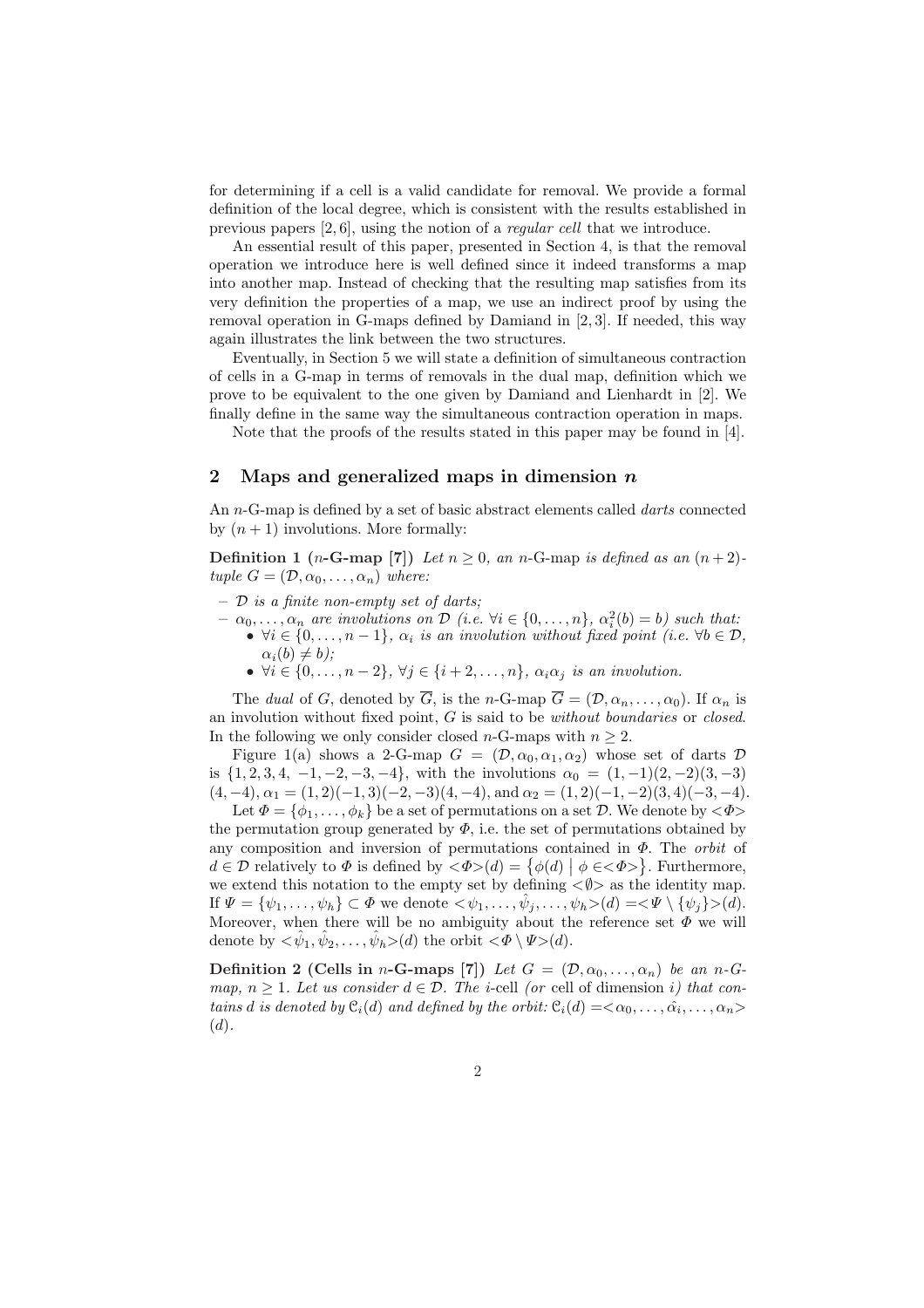

Fig. 1. (a) A 2-G-map. (b) A solid representation of a part of a 3-G-map where a vertex has a local degree 2 but is not regular. (The vertex is made of all the depicted darts.)

Thus, the 2-G-map of Fig. 1(a) counts 2 vertices  $(v_1 = \langle \alpha_1, \alpha_2 \rangle (1) = \{1, 2\}$ and  $v_2 = \{-1, 3, 4, -4, -3, -2\}$ , 2 edges  $(e_1 =  $\alpha_0, \alpha_2 > (1) = \{1, -1, 2, -2\}$$ and  $e_2 = \{3, 4, -3, -4\}$ , and 2 faces (the one bounded by  $e_2$  and the outer one).

Definition 3 (*n*-map [7]) An *n*-map  $(n \geq 1)$  is defined as an  $(n + 1)$ -tuple  $M = (\mathcal{D}, \gamma_0, \ldots, \gamma_{n-1})$  such that:

- $-$  D is a finite non-empty set of darts;
- $-\gamma_0, \ldots, \gamma_{n-2}$  are involutions on D and  $\gamma_{n-1}$  is a permutation on D such that  $\forall i \in \{0, \ldots, n-2\}, \forall j \in \{i+2, \ldots, n\}, \gamma_i \gamma_j$  is an involution.

The dual of M, denoted by  $\overline{M}$ , is the n-map  $\overline{M} = (\mathcal{D}, \gamma_0, \gamma_0 \gamma_{n-1}, \dots, \gamma_0 \gamma_1)$ . The inverse of M, denoted by  $M^{-1}$  is defined by  $M^{-1} = (\mathcal{D}, \gamma_0, \ldots, \gamma_{n-2}, \gamma_{n-1}^{-1}).$ Note that Damiand and Lienhardt introduced a definition of  $n$ -map as an  $(n+1)$ tuple  $(\mathcal{D}, \beta_n, \ldots, \beta_1)$  defined as the inverse of the dual of our map M. If we forget the inverse relationships (which only reverses the orientation), we have  $\gamma_0 = \beta_n$ and  $\beta_i = \gamma_0 \gamma_i$  for  $i \in \{1, ..., n-1\}$ . The application  $\beta_1$  is the permutation of the map while  $(\beta_i)_{i \in \{2,\ldots,n\}}$  defines its involutions.

Definition 4 (Cells in n-maps [7]) Let  $M = (\mathcal{D}, \gamma_0, \ldots, \gamma_{n-1})$  be an n-map,  $n \geq 1$ . The *i*-cell (or cell of dimension *i*) of M that owns a given dart  $d \in \mathcal{D}$  is denoted by  $\mathfrak{C}_i(d)$  and defined by the orbits:

$$
\forall i \in \{0, \dots, n-1\} \; \mathcal{C}_i(d) = \langle \gamma_0, \dots, \hat{\gamma}_i, \dots, \gamma_{n-1} \rangle \; (d)
$$
  
For  $i = n$  
$$
\mathcal{C}_n(d) = \langle \gamma_0 \gamma_1, \dots, \gamma_0 \gamma_{n-1} \rangle \; (d)
$$

In both an *n*-map and an *n*-G-map, two cells  $C$  and  $C'$  with different dimensions will be called *incident* if  $C \cap C' \neq \emptyset$ . Moreover, the *degree* of an *i*-cell C is the number of  $(i + 1)$ -cells incident to C, whereas the *dual degree* of C is the number of  $(i-1)$ -cells incident to C. An n-cell (resp. a 0-cell) has a degree (resp. dual degree) equal to 0.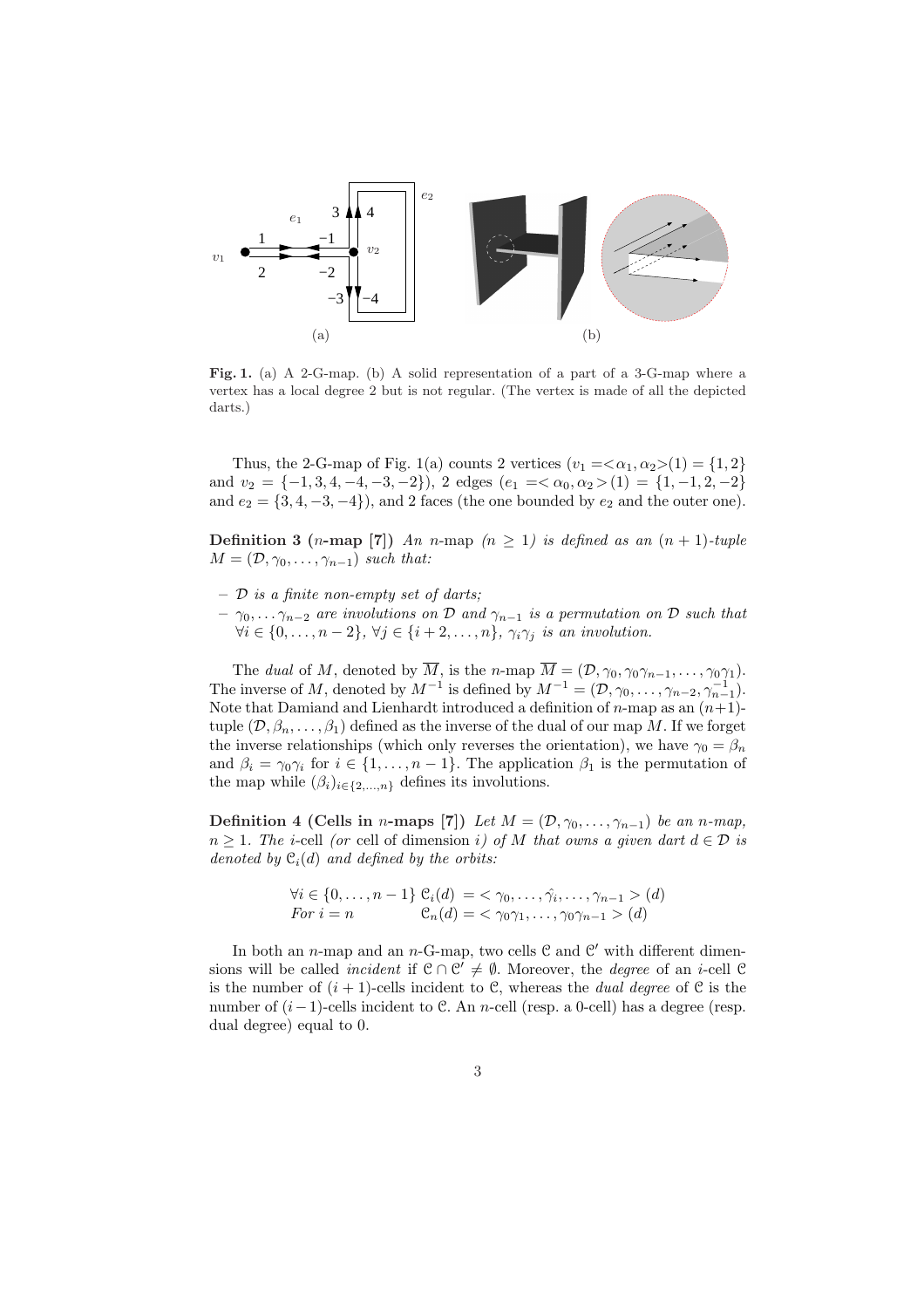#### 2.1 From  $n$ -G-maps to maps and vice versa

An *n*-map may be associated to an *n*-G-map, as stated by the next definition. In this paper, we use this direct link between the two structures to show that the removal operation we introduce for maps is properly defined (Section 4). For that purpose, we notably use the fact that a removal operation (as defined by Damiand and Lienhardt [2]) in a G-map has a counterpart (according to our definition) in its associated map and vice versa.

Definition 5 (Map of the hypervolumes) Let  $G = (\mathcal{D}, \alpha_0, \dots, \alpha_n)$  be an n-G-map,  $n \geq 1$ . The n-map  $HV = (\mathcal{D}, \delta_0 = \alpha_n \alpha_0, \ldots, \delta_{n-1} = \alpha_n \alpha_{n-1})$  is called the map of the hypervolumes of  $G$ .

A connected component of a map  $(\mathcal{D}, \gamma_0, \ldots, \gamma_{n-1})$  is a set  $\langle \gamma_0, \ldots, \gamma_{n-1} \rangle(d)$ for some  $d \in \mathcal{D}$ . Lienhardt [8] proved that if an *n*-G-map G is orientable,  $HV(G)$ has two connected components. In the following we only consider orientable *n*-G-maps.

Conversely, given an  $n$ -map, we may construct an orientable  $n$ -G-map that represents the same partition of a quasi-manifold. Thus, we define below the notion of an  $n-\text{G-map}$  associated to a given n-map (Definition 6). Lienhard [7, Theorem 4] only stated the existence of such a G-map; we provide here an explicit construction scheme that will be used in Section 4.

**Definition 6** Let  $M = (\mathcal{D}, \gamma_0, \dots, \gamma_{n-1})$  be an n-map. We denote by  $AG(M)$ the  $(n + 1)$ -tuple  $(\tilde{\mathcal{D}} = \mathcal{D} \cup \mathcal{D}', \alpha_0, \alpha_1, \ldots, \alpha_n)$  where  $\mathcal{D}'$  is a finite set with the same cardinal as D such that  $D \cap D' = \emptyset$ , and the involutions  $\alpha_i, 0 \leq i \leq n$ , are defined by:

| $d\alpha_i$                                                    | $d \in \mathcal{D}$ | $d \in \mathcal{D}'$ |
|----------------------------------------------------------------|---------------------|----------------------|
| $\sqrt{2n-1}d\gamma_i\sigma$                                   |                     |                      |
| $i = n - 1 \vert d\gamma_{n-1}^{-1} \sigma \vert d\sigma^{-1}$ |                     |                      |
| $= n$                                                          |                     |                      |

where  $\sigma$  is a one-to-one correspondence between  $\mathcal D$  and  $\mathcal D'$ .

As stated by [4, Proposition 7] the  $(n+1)$ -tuple  $AG(M)$  is actually an n-Gmap. Furthermore, given an n-map  $M = (\mathcal{D}, \gamma_0, \ldots, \gamma_{n-1})$ , if  $\mathcal{D}'$  is a connected components of M, the  $(n+1)$ -tuple  $(\mathcal{D}', \gamma_{0|\mathcal{D}'}, \ldots, \gamma_{n-1|\mathcal{D}'})$  is an n-map [4, Remark 3, which is called the *sub-map of* M induced by  $\mathcal{D}'$ , denoted by  $M_{|\mathcal{D}'}$ . Finally, the following proposition establishes the link between the  $HV$  and  $AG$ operations.

**Proposition 1** If M is an n-map, we have  $M = HV(AG(M))_{|D}$  where D is the set of darts of M.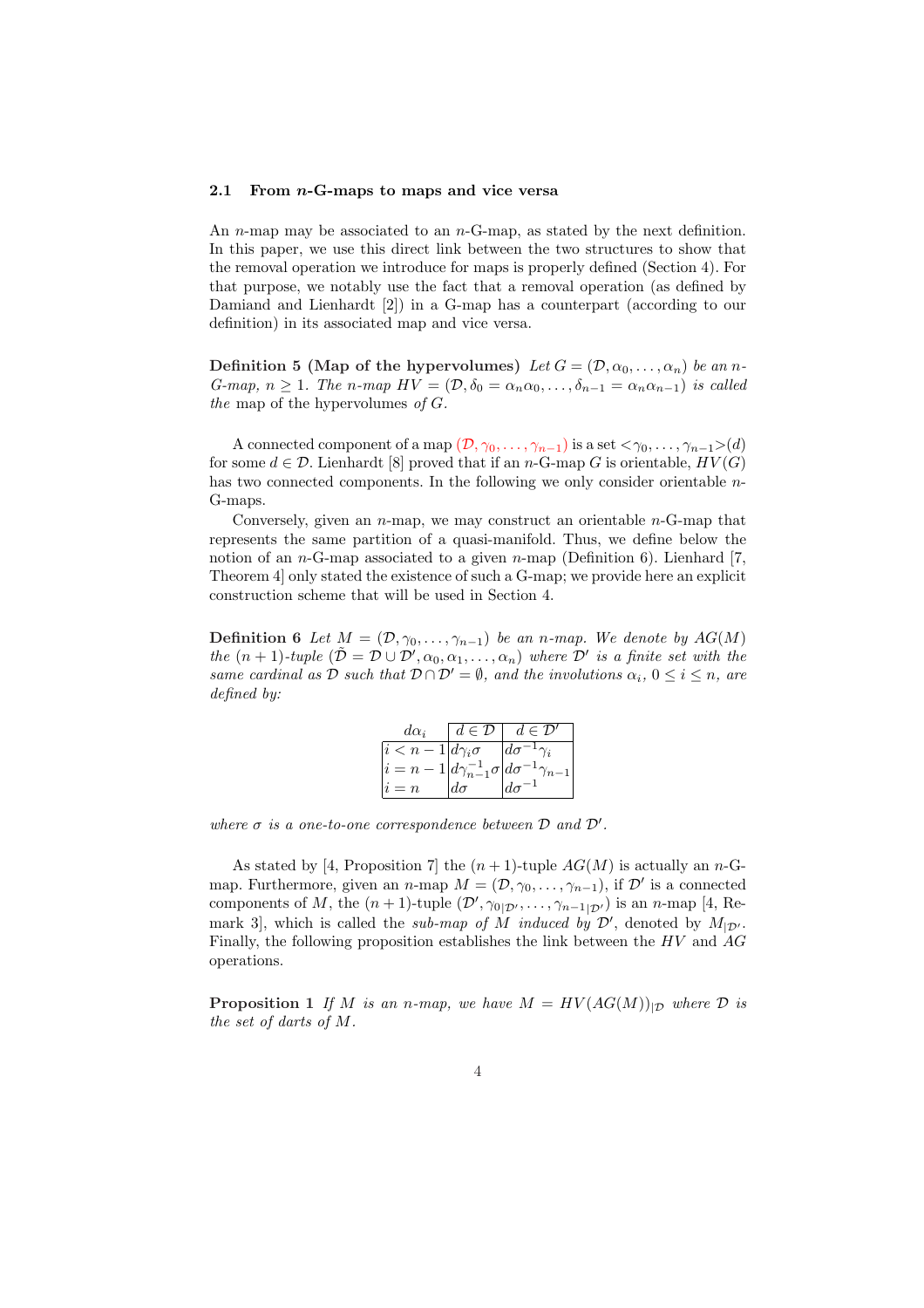#### 3 Cells removal in  $n$ -G-maps

As the number of  $(i + 1)$ -cells that are incident to it, the degree of an *i*-cell C in an n-G-map  $G = (\mathcal{D}, \alpha_0, \dots, \alpha_n)$  is the number of sets in the set  $\Delta = \{ \leq \alpha_0, \dots, \alpha_n \}$  $\hat{\alpha}_{i+1} > (d) | d \in \mathcal{C}$ . As part of a criterion for cells that may be removed from a G-map, we need a notion of degree that better reflects the local configuration of a cell: the local degree. A more precise justification for the following definition may be found in [4].

Definition 7 (Local degree in G-maps) Let  $C$  be an *i*-cell in an *n*-G-map.

– For  $i \in \{0, \ldots, n-1\}$ , the local degree of C is the number

 $\overline{\mathcal{A}}$  $<\hat{\alpha}_i, \hat{\alpha}_{i+1}>(b)$  $\vert b \in \mathcal{C} \} \vert$ 

– For  $i \in \{1, \ldots, n\}$ , the dual local degree of C is the number

$$
\left| \left\{ <\hat{\alpha}_{i-1}, \hat{\alpha}_i > (b) \; \middle| \; b \in \mathcal{C} \right\} \right|
$$

The local degree (resp. the dual local degree) of an n-cell (resp. a  $0$ -cell) is  $0$ .

Intuitively, the local degree of an *i*-cell  $C$  is the number of  $(i + 1)$ -cells that locally appear to be incident to C. It is called local because it may be different from the degree since an  $(i+1)$ -cell may be incident more than once to an *i*-cell, as illustrated in Fig. 1 where the 1-cell  $e_2$  is multi-incident to the 0-cell  $v_2$ , hence the cell  $v_2$  has a degree 2 and a local degree 3.

On the other hand, the dual local degree of an *i*-cell  $\mathcal C$  is the number of  $(i-1)$ -cells that appear to be incident to C. As in the example given in Fig. 1 where the edge  $e_2$  locally appears to be bounded by two vertices<sup>1</sup>, whereas the darts involved by the orbits  $\alpha_0$ ,  $\alpha_2$  (Definition 7) all belong to a unique vertex  $(v_2)$ . Hence,  $e_2$  has a dual degree 1 and a dual local degree 2.

In [5, 6], Grasset defines an *i*-cell with local degree 2 ( $0 \le i \le n-2$ ) as a cell C such that for all  $b \in \mathcal{C}$ ,  $b\alpha_{i+1}\alpha_{i+2} = b\alpha_{i+2}\alpha_{i+1}$ , and an *i*-cell with dual local degree 2 (2 ≤ i ≤ n) as a cell C such that for all  $b \in \mathcal{C}$ ,  $b\alpha_{i-1}\alpha_{i-2} = b\alpha_{i-2}\alpha_{i-1}$ . In fact, Grasset's definition does not actually distinguish cells with local degree 1 from cells with local degree 2, so that the vertex  $v_1$  in the 2-G-map of Fig. 1 is considered as removable, yielding the loop  $(-1, -2)$  after removal. On the other hand, it is also more restrictive then our definition for a cell with local degree 2 (Definition 7). As an example, the vertex depicted in Fig. 1(b) has local degree 2 but does not satisfy the above mentioned criterion.

However, Grasset's definition was merely intended to characterize cells that could be removed from a G-map, producing a valid new G-map, following the works of Damiand and Lienhardt [2] where the term "degree equal to 2" is actually used with quotes. To that extend, it is a good criterion [3, Theorem 2] but again not a proper definition for cells with local degree 2.

<sup>&</sup>lt;sup>1</sup> It is always the case for an  $(n-1)$ -cell.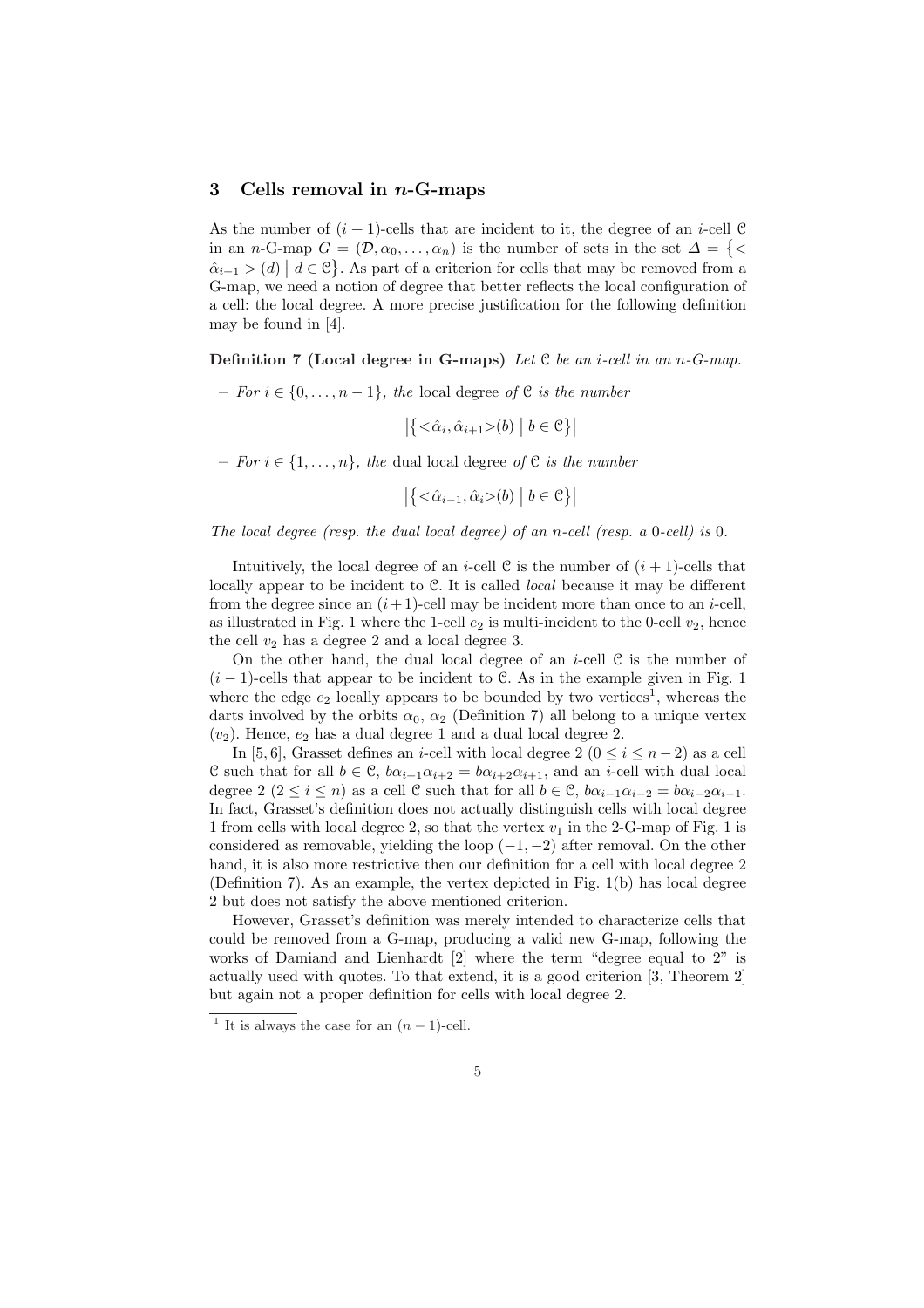Grasset's criterion is in fact a necessary but not sufficient condition to prevent the production of a degenerated G-map after a removal operation, like in the case of the removal of a vertex with local degree  $1 (v_1$  in Fig. 1). We introduce here our own criterion based on the proper notion of local degree and a notion of regularity introduced below. This criterion is proved to be equivalent to a corrected version of Grasset's condition (Theorem 1). We first introduce the notion of a regular cell.

Definition 8 (Regular cell) An i-cell  $(i \leq n-2)$  in an n-G-map is said to be regular if it satisfies the two following conditions:

- a)  $\forall d \in \mathcal{C}, d\alpha_{i+1}\alpha_{i+2} = d\alpha_{i+2}\alpha_{i+1}$  or  $d\alpha_{i+1}\alpha_{i+2} \notin <\hat{\alpha}_i, \hat{\alpha}_{i+1} > (d\alpha_{i+2}\alpha_{i+1}),$ and
- b)  $\forall b \in \mathcal{C}, b\alpha_{i+1} \notin <\hat{\alpha}_i, \hat{\alpha}_{i+1}>$

Cells of dimension  $n-1$  are defined as regular cells too.

Thus, the vertex depicted in Fig. 1(b) is a 0-cell (with local degree 2) in a 3- G-map which is not regular. Grasset et al.'s criterion prevents this configuration from being considered as a removable vertex, although it is indeed a vertex with local degree 2 according to our definition. Eventually, the link between the criterion used in [2, 5] and our definitions is summarized by the following theorem where condition i) excludes cells with local degree 1.

Theorem 1 For any  $i \in \{0, ..., n-2\}$ , an i-cell  $\mathfrak C$  is a regular cell with local degree 2 if and only if

- i) ∃ $b \in \mathcal{C}$ ,  $b\alpha_{i+1} \notin <\hat{\alpha}_i, \hat{\alpha}_{i+1} > (b)$ , and
- ii)  $\forall b \in \mathcal{C}, b\alpha_{i+1}\alpha_{i+2} = b\alpha_{i+2}\alpha_{i+1}$

Note that, under a local degree 2 assumption, both conditions  $(a)$  and  $(b)$  of Definition 8 are used to show condition ii). We thus do not have  $i) \Leftrightarrow b$  and  $ii) \Leftrightarrow a$ ).

In order to define simultaneous removal of cells in a G-map G (resp. in a map M), we will consider families of sets of the form  $S_r = \{R_i\}_{0 \le i \le n}$ , where  $R_i$ is a set of *i*-cells and  $R_n = \emptyset$ . The family  $S_r$  is called a *removal set* in G (resp. in M). We will denote  $R = \bigcup_{i=0}^{n} R_i$ , the set of all cells of  $S_r$ , and  $R^* = \bigcup_{\mathcal{C} \in R} \mathcal{C}$ , the set of all darts in  $S_r$ . If  $\mathcal{D}'$  is a connected component of G (resp. M), we denote by  $S_{r|\mathcal{D}}$  the removal set that contains all the cells of  $S_r$  included in  $\mathcal{D}'$ . The following definition characterizes particular sets of cells that actually may be removed from an  $n$ -G-map, resulting in a valid map.

**Definition 9 (Removal kernel)** Let G be an n-G-map. A removal kernel  $K_r =$  ${R_i}_{0\leq i\leq n}$  in G is a removal set such that all cells of R are disjoint and all of them are regular cells with local degree  $2$  (Definitions  $8$  and  $7$ ).

We provide the following definition which is slightly simpler and proved to be equivalent [4, Proposition 12] to the one used in  $[2, 3, 6]$ .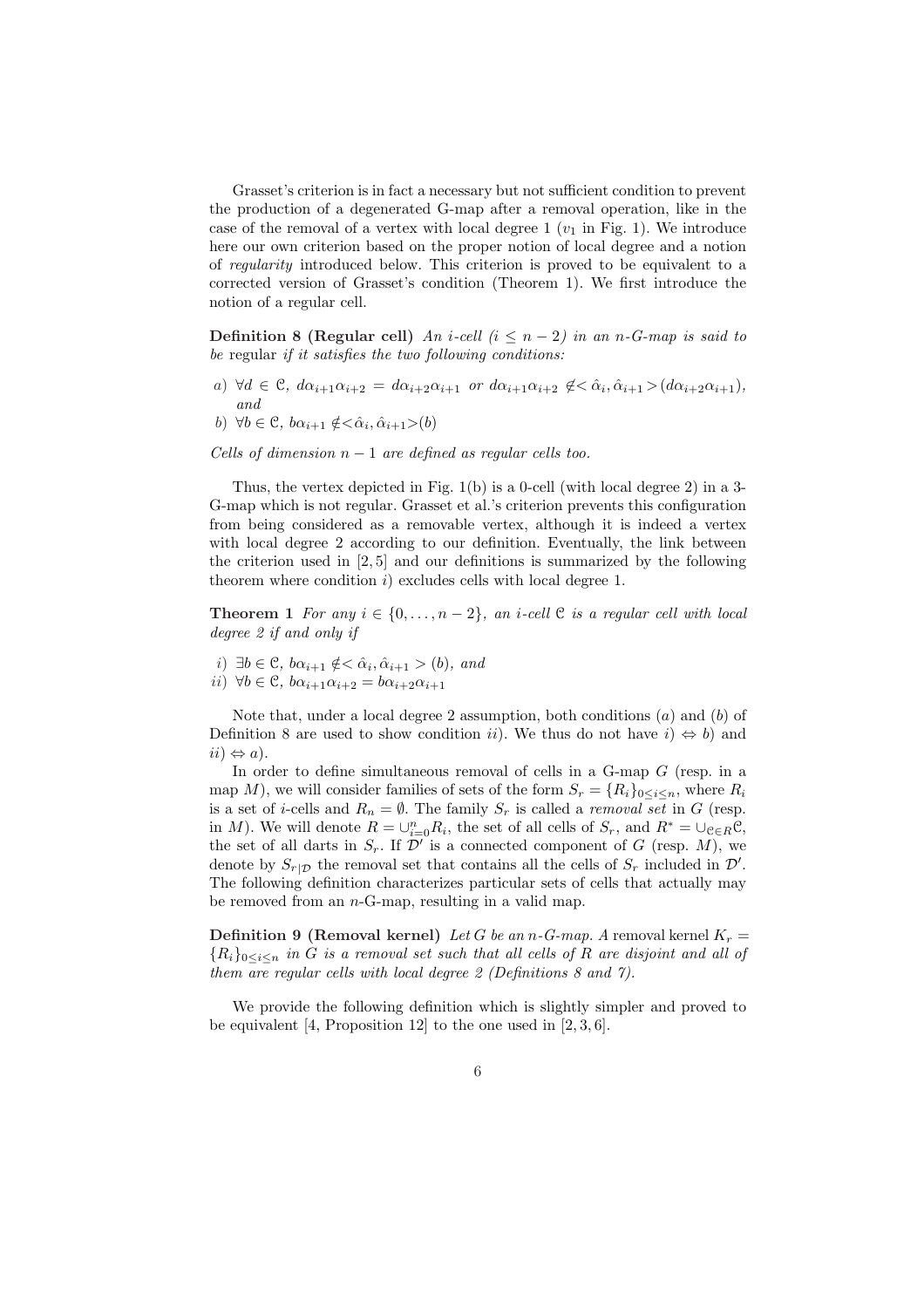Definition 10 (Cells removal in n-G-maps) Let  $G = (\mathcal{D}, \alpha_0, \dots, \alpha_n)$  be an n-G-map and  $K_r = \{R_i\}_{0 \leq i \leq n-1}$  be a removal kernel in G. The n-G-map resulting of the removal of the cells of R is  $G' = (\mathcal{D}', \alpha'_0, \ldots, \alpha'_n)$  where:

- 1.  $\mathcal{D}' = \mathcal{D} \setminus R^*$ ;
- 2.  $\forall d \in \mathcal{D}'$ ,  $d\alpha'_n = d\alpha_n$ ;
- 3.  $\forall i, 0 \leq i < n, \forall d \in \mathcal{D}'$ ,  $d\alpha'_i = d' = d(\alpha_i \alpha_{i+1})^k \alpha_i$  where k is the smallest integer such that  $d' \in \mathcal{D}'$ .

We denote  $G' = G \setminus K_r$  or  $G' = G \setminus R^*$ .

#### 4 Cells removal in  $n$ -maps

In this section we define an operation of simultaneous removal of cells in an  $n$ -map derived from the one given for  $n$ -G-maps in the previous section. The link between the two operations is established by first showing that a removal operation in an  $n$ -G-map  $G$  has its counterpart in the map of the hypervolumes of  $G$  (Eq. (1)). Furthermore, we also prove indirectly that the map resulting from a removal operation is a valid map (Theorem 2).

As for G-maps, we need a notion of local degree in a map.

Definition 11 (Local degree in maps) Let  $C$  be an i-cell in an n-map.

– The local degree of  $C$  is the number

$$
|\{<\hat{\gamma}_i, \hat{\gamma}_{i+1} > (b) | b \in \mathbb{C}\}| \quad \text{if } i \in \{0, \dots, n-2\} |\{<\gamma_0\gamma_1, \dots, \gamma_0\gamma_{n-2} > (b) | b \in \mathbb{C}\}| \quad \text{if } i = n-1
$$

– The dual local degree of  $C$  is the number

$$
|\{<\hat{\gamma}_i, \hat{\gamma}_{i-1} > (b) | b \in \mathcal{C}\}| \quad \text{for } i \in \{1, ..., n-1\}
$$
  

$$
|\{<\gamma_0\gamma_1, ..., \gamma_0\gamma_{n-2} > (b) | b \in \mathcal{C}\}| \quad \text{for } i = n
$$

The local degree (resp. the dual local degree) of an n-cell (resp. a 0-cell) is 0.

We also define  $(4, Definition 16)$  a notion of regular cell in an *n*-map from the same notion in G-maps (Definition 8). Now, we may introduce a key definition of this paper: the simultaneous removal of a set of cells in an  $n$ -map.

Definition 12 (Cells removal in n-maps) Let  $M = (\mathcal{D}, \gamma_0, \ldots, \gamma_{n-1})$  be an n-map and  $S_r = \{R_i\}_{0 \leq i \leq n-1}$  a removal set in M. We define the  $(n-1)$ -tuple  $M \setminus S_r = (\mathcal{D}', \gamma'_0, \ldots, \gamma'_{n-1})$  obtained after removal of the cells of  $S_r$  by:

- $\mathcal{D}' = \mathcal{D} \setminus R^*;$
- $-\forall i \in \{0,\ldots,n-2\}, \ \forall d \in \mathcal{D}', \ d\gamma_i' = d(\gamma_i \gamma_{i+1}^{-1})^k \gamma_i, \ where \ k \ is \ the \ smallest$ integer such that  $d(\gamma_i \gamma_{i+1}^{-1})^k \gamma_i \in \mathcal{D}'$ .
- $-$  For  $i = n 1$ , ∀d ∈  $\mathcal{D}'$ ,  $d\gamma'_{n-1} = d\gamma_{n-1}^{k+1}$  where k is the smallest integer such that  $d\gamma_{n-1}^{k+1} \in \mathcal{D}'$ .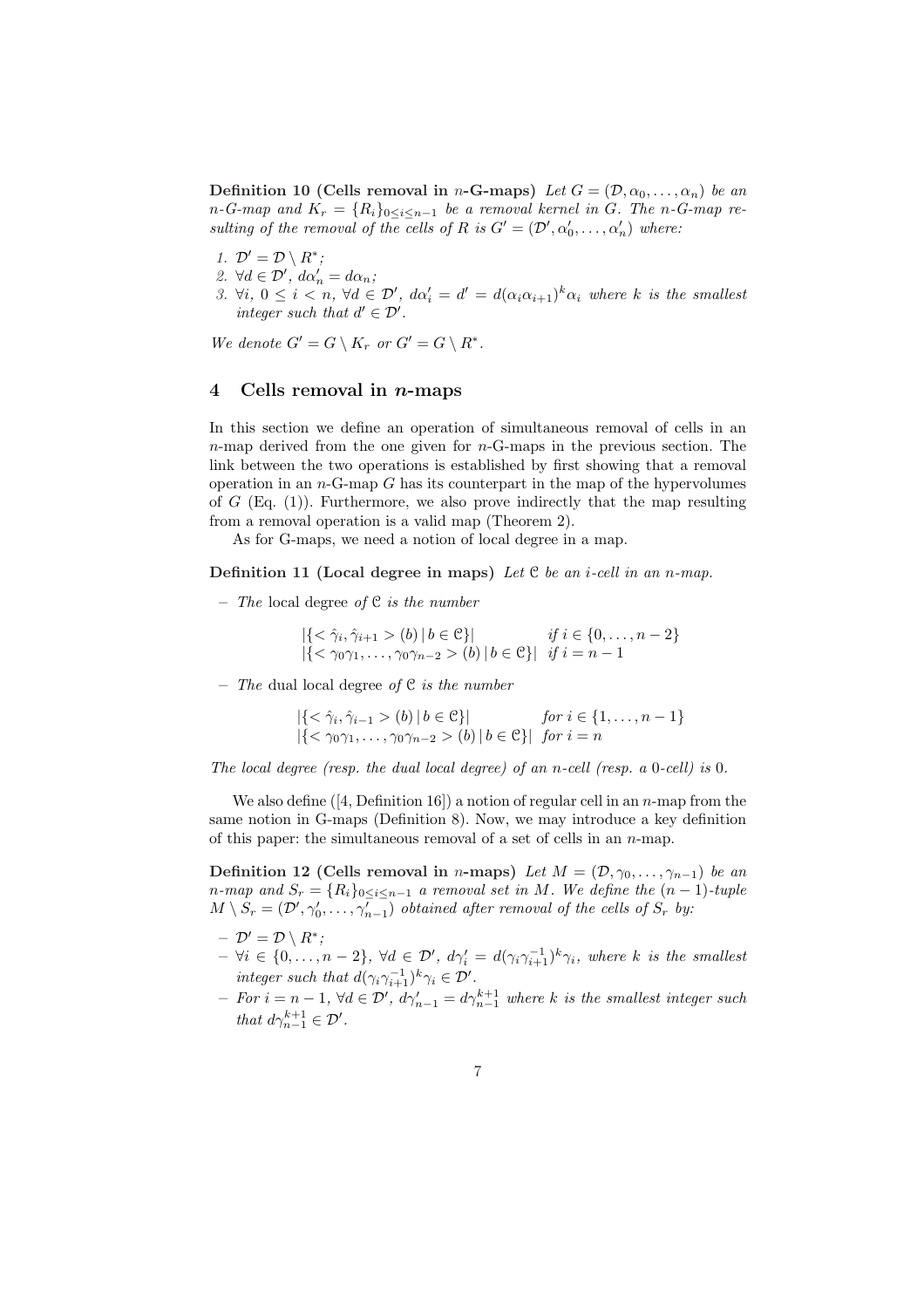Note that an equivalent definition in terms of  $(\beta_i)_{i\in\{1,\ldots,n\}}$  (Section 2) is provided in [4, Proposition 13].

We will prove in the sequel (Theorem 2) that the such defined  $(n-1)$ -tuple  $M \setminus S_r$  is an *n*-map if  $S_r$  is a removal kernel (Definition 14), this by establishing the link between removal in  $n$ -maps and removal in  $n$ -G-maps.

**Definition 13** Let G be an n-G-map,  $S_r = \{R_i\}_{0 \le i \le n}$  be a removal set in G, and  $M = HV(G)$ . We define the set  $HV(S_r) = \{R_i\}_{0 \leq i \leq n}$  as follows: ª

$$
-\forall i \in \{0,\ldots,n-1\}, R'_i = \left\{ \langle \alpha_n \alpha_0,\ldots,\alpha_n \hat{\alpha}_i,\ldots,\alpha_n \alpha_{n-1} \rangle(d) \mid d \in R_i^* \right\}
$$
  
- 
$$
R'_n = \left\{ \langle \alpha_0 \alpha_1,\ldots,\alpha_0 \alpha_{n-1} \rangle(d) \mid d \in R_n^* \right\}
$$

The set  $HV(S_r)$  is a removal set in M ([4, Lemma 17]).

We proved  $(4,$  Proposition 14. That the removal operation introduced here for  $n$ -maps produces a valid  $n$ -map when applied to the map of the hypervolumes of a G-map. Formally, if G is an n-G-map and  $K_r$  is a removal kernel in G:

$$
HV(G)\setminus HV(K_r) = HV(G\setminus K_r)
$$
\n(1)

so that the left term is a valid map.

It remains to be proved that the removal operation, when applied to any  $n$ -map, produces a valid  $n$ -map. This is proved to be true (Theorem 2) as soon as the cells to be removed constitute a removal kernel according to Definition 14.

**Definition 14 (Removal kernel)** Let M be an n-map. A removal kernel  $K_r =$  ${R_i}_{0 \leq i \leq n}$  in M is a removal set such that all cells of R are disjoint and all of them are regular cells with local degree  $2$  ([4, Definition 16] and Definitions 11).

If M is an n-map and  $G = AG(M)$  with the notations of Definition 6, for any *i*-cell C of M the set  $C \cup C\sigma$  (if  $i < n$ )<sup>2</sup> or  $C \cup C\gamma_0\sigma$  (if  $i = n$ ) is an *n*-cell of  $AG(M)$  [4, Proposition 7] called the *associated cell of*  $C$  in  $AG(M)$ , denoted by C. This definition of associated cell allows to directly define in  $AG(M)$  the associated removal set of a removal kernel in  $M$ , which is proved to be a removal kernel [4, Definition 24,Proposition 15].

We may now state the main result of this section.

**Theorem 2** If M is an n-map and  $K_r$  is a removal kernel in M, the  $(n + 1)$ tuple  $M \setminus K_r$  (Definition 12) is a valid n-map.

Sketch of proof: With  $\tilde{G} = AG(M)$ , we have the following diagram:



 $\overline{P}$  If  $\sigma : E \longrightarrow F$  and  $S \subset E$ ,  $S\sigma$  is the image of S by  $\sigma$ , namely  $S\sigma = {\sigma(d) | d \in S}$ .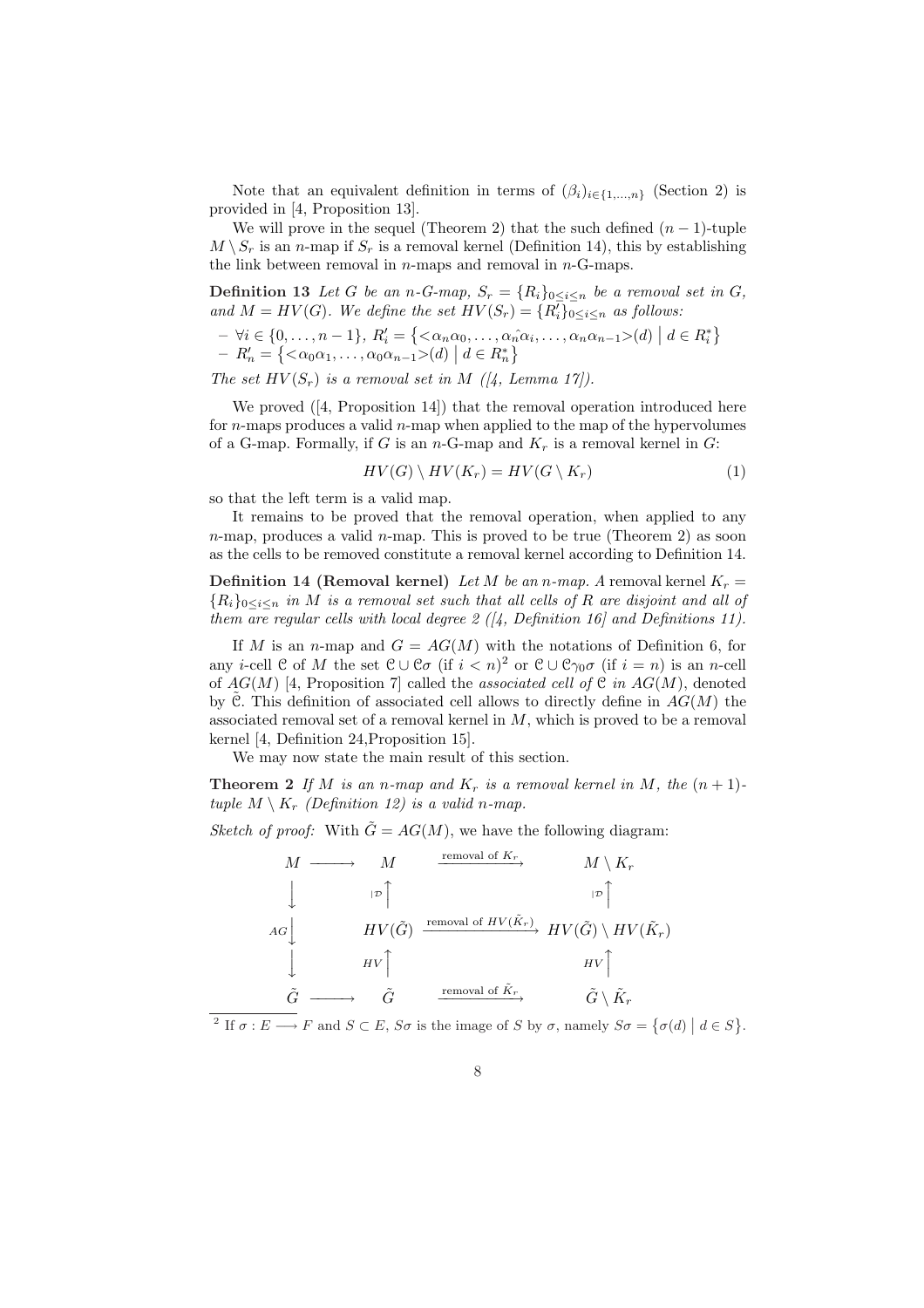Indeed, we have  $HV(\tilde{G})_{|\mathcal{D}} = M$  by Proposition 1; hence the left part of the diagram. If  $K_r$  is a removal kernel in M, then a removal kernel  $\tilde{K}_r$  in  $\tilde{G}$  may be associated to  $K_r$  [4, Definition 24, Proposition 15]. Thus the bottom-right part of the diagram holds by (1). Enventually, we have  $K_r = HV(\tilde{K}_r)_{|\mathcal{D}|}[4]$ . Lemma 19], and  $(HV(\tilde{G})\backslash HV(\tilde{K}_r))_{|\mathcal{D}} = HV(\tilde{G})_{|\mathcal{D}}\backslash HV(\tilde{K}_r)_{|\mathcal{D}} = M\backslash K_r$  [4, Proposition 16], hence the upper-right part of the diagram. Therefore, if we follow the sequence of mappings

$$
M \stackrel{AG}{\longrightarrow} \tilde{G} \stackrel{\backslash \tilde{K}_r}{\longrightarrow} \tilde{G} \setminus \tilde{K}_r \stackrel{HV}{\longrightarrow} HV(\tilde{G} \setminus \tilde{K}_r) \stackrel{|\mathcal{D}|}{\longrightarrow} M \setminus K_r
$$

we deduce that  $M \setminus K_r$  is a valid *n*-map since  $\tilde{G} = AG(M)$  is an *n*-G-map [4, Proposition 7, therefore  $\tilde{G} \setminus \tilde{K}_r$  is an n-G-map [2, 3], hence  $HV(\tilde{G} \setminus \tilde{K}_r)$  is an *n*-map [8], and finally  $HV(\tilde{G} \setminus \tilde{K}_r)_{|\mathcal{D}}$ , i.e.  $M \setminus K_r$ , is an *n*-map [4, Remark 3].  $\Box$ 

#### 5 Cells contraction in  $n$ -G-maps and  $n$ -maps

Definition 15 (Contraction kernel) Let  $G = (\mathcal{D}, \alpha_0, \dots, \alpha_n)$  be an n-G-map and  $K_c = \{C_i\}_{0 \leq i \leq n}$  be sets of i-cells with  $C_0 = \emptyset$ , such that all cells of  $C =$  $\cup_{i=0}^n C_i$  are disjoint and regular cells with dual local degree 2. The family  $K_c$  is called a contraction kernel in G. A contraction kernel is defined in a similar way for an n-map M. (Recall that  $C_i^* = \bigcup_{c \in C_i} c$  and  $C^* = \bigcup_{i \in \{0, ..., n\}} C_i^*$ .)

In this paper, we choose to define the contraction operation in G-maps as a removal operation in the dual map (Definition 16) when Damiand and Lienhardt [2] provided a definition close to the one they gave for the removal operation (see Section 3).

Definition 16 (Cells contraction) Let  $G = (\mathcal{D}, \alpha_0, \ldots, \alpha_n)$  be an n-G-map (resp.  $M = (\mathcal{D}, \gamma_0, \dots, \gamma_{n-1})$  be an n-map) and  $K_c = \{C_i\}_{1 \leq i \leq n}$  be a contraction kernel. The n-G-map (resp. n-map) resulting of the contraction of the cells of  $K_c$ , which we denote  $G/K_c$  (resp.  $M/K_c$ ) is the n-G-map  $\overline{\overline{G} \setminus K_c}$  (resp. the  $n$ -map  $\overline{M} \setminus K_c$ ).

We proved [4, Proposition 22] that this definition is equivalent to the one given by Damiand and Lienhardt about simultaneous removals and contractions [2]. Not surprisingly, this definition also leads to a constructive description of the G-map obtained after contraction of cells which is similar to the definition given for the removal operation in an  $n-\text{G-map}$  (Definition 10).

**Proposition 2** Let  $G = (\mathcal{D}, \alpha_0, \dots, \alpha_n)$  be an n-G-map and  $K_c = \{C_i\}_{1 \leq i \leq n}$ be a contraction kernel. The n-G-map resulting of the contraction of the cells of C according to Definition 16 is  $G' = (\mathcal{D}', \alpha'_0, \ldots, \alpha'_n)$  defined by:

- 1.  $\mathcal{D}' = \mathcal{D} \setminus C$ ;
- 2.  $\forall d \in \mathcal{D}'$ ,  $d\alpha'_0 = d\alpha_0$ ;
- 3.  $\forall i, 0 \leq i \leq n, \forall d \in \mathcal{D}'$ ,  $d\alpha'_i = d' = d(\alpha_i \alpha_{i-1})^k \alpha_i$  where k is the smallest integer such that  $d' \in \mathcal{D}'$ .